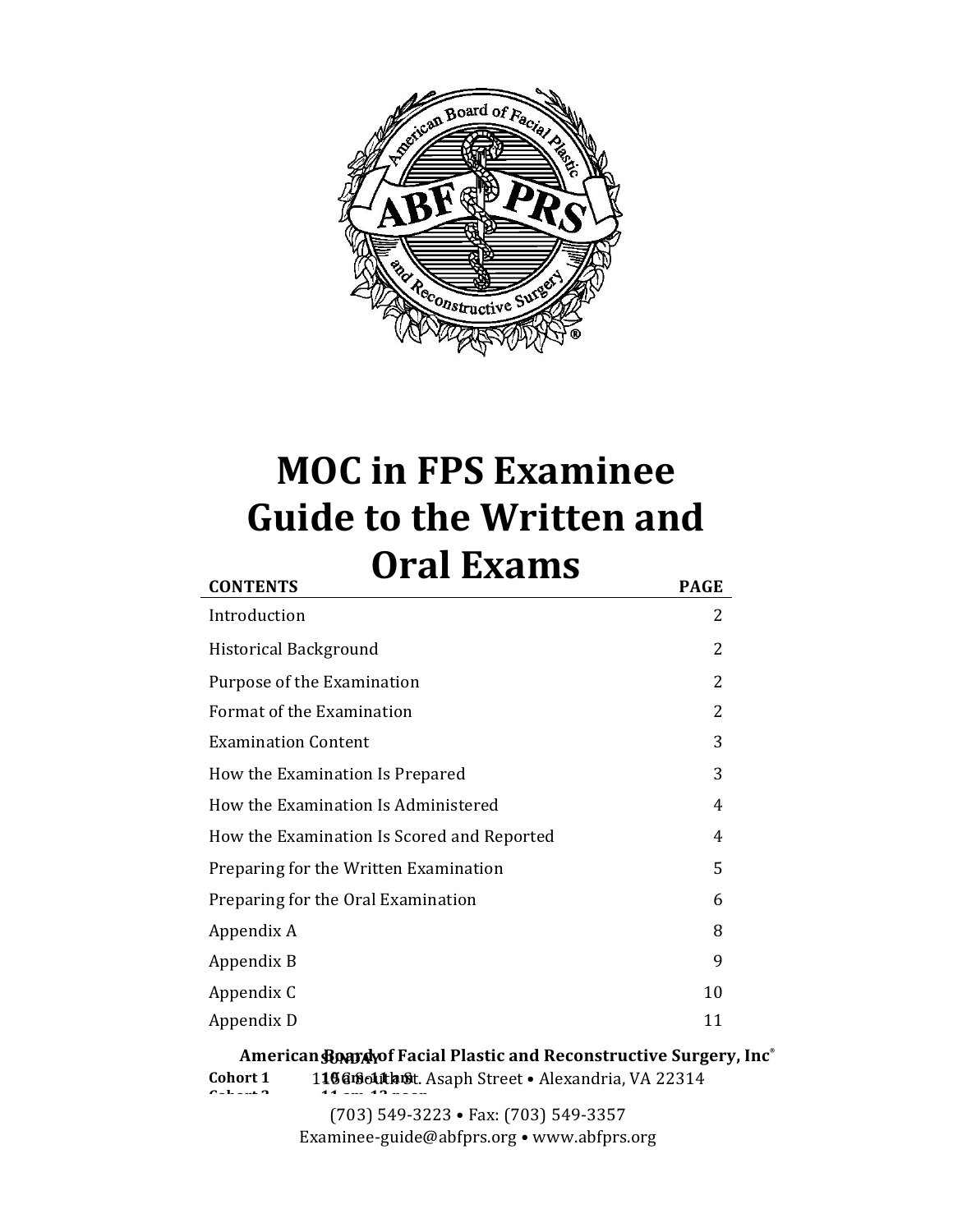# ■ **INTRODUCTION**

This guide is intended to provide comprehensive information about the examination process of the American Board of Facial Plastic and Reconstructive Surgery lnc. \*The guide is organized to provide readers with: (1) a historical background of the examination,  $(2)$  an orientation to the purposes of the examination,  $(3)$  the format used in the examination, (4) the content specifications for the written and oral parts of the examination,  $(5)$  how the examination is prepared,  $(6)$  how the examination is administered,  $(7)$  how the examination is scored and reported, and  $(8)$  how the examinee can best prepare for the written and oral parts of the examination. Sample written and oral items are provided.

# ■ **HISTORICAL BACKGROUND**

The ABFPRS was organized in 1986 to improve the quality of medical and surgical treatment available to the public by examining for professional expertise in facial plastic and reconstructive surgery.

ABFPRS certificates issued in 2001 and thereafter will be valid for 10 years. Certificates issued prior to that date without an expiration date will remain valid; however, surgeons who achieved certification prior to 2001 will be eligible to enter the Maintenance of Certification in Facial Plastic Surgery® (MOC in FPS®) program if they wish.

The ABFPRS maintenance of certification program will embrace the following four principles: professional standing, evidence of lifelong learning, demonstration of cognitive expertise, and practice performance.

To implement these principles, the Board may use applicable components of its primary certification programs, together with other testing and credentialing methodologies, to ensure that diplomates continue to meet the Board's professional standards.

### $\blacksquare$  **PURPOSE OF THE EXAMINATION**

The examination is one phase of the two-phase process whereby surgeons may become certified in the medical specialty of facial plastic and reconstructive surgery. Its specific purposes are to promote scholarship and to test examinees' familiarity with the generally accepted body of knowledge in the specialty and their ability to apply problem-solving skills to complex medical cases. The examination does not test actual facial plastic and reconstructive surgical skills, which only may be seen in the operating room. However, the complete certification process, 

during which surgeons must verify surgical experience, credentials, and training, is designed to identify examinees with sufficient evidence of both knowledge and skill in facial plastic and reconstructive surgery to justify the award of Diplomate status by the Board.

The certification process ultimately aims to improve the level of competence of practice in facial plastic and reconstructive surgery available to the public. To safeguard the public and promote competent facial plastic surgery, the examination is annually reviewed and administered in accordance with *Standards for Education* and Psychological Testing, prepared jointly by the American Educational Research Association, American Psychological Association, and National Council on Measurement in Education. The Board has maintained high standards in test development and administration for its certification process so as to provide the highest quality examination program possible. 

# $\blacksquare$  **MOC IN FPS® FORMAT OF THE EXAMINATION**

Because facial plastic and reconstructive surgery is a highly complex field, the Board has determined that two examination formats are necessary to test an examinee's knowledge. The first part involves a written examination in multiple-choice format; the second part involves the use of an oral examination.

The written part is the most effective way to test for knowledge of facts, concepts, principles, and procedures; the interpretation of this knowledge; and the use of this knowledge to solve a patient's problems. The oral examination provides a meaningful complement in terms of testing for extended problem-solving ability.

The written test consists of 100 three- or four-option, multiple-choice test items.

The oral examination consists of two 25-minute sessions. Each session is spent with an oral examiner who presents two patient problems and, generally, a battery of eight to 12 related questions per problem. The examinee's answers to these questions determine the score he or she receives on each problem. In the two sessions, a total of 4 patient problems are administered, and 12 ratings of performance are made by the oral examiners.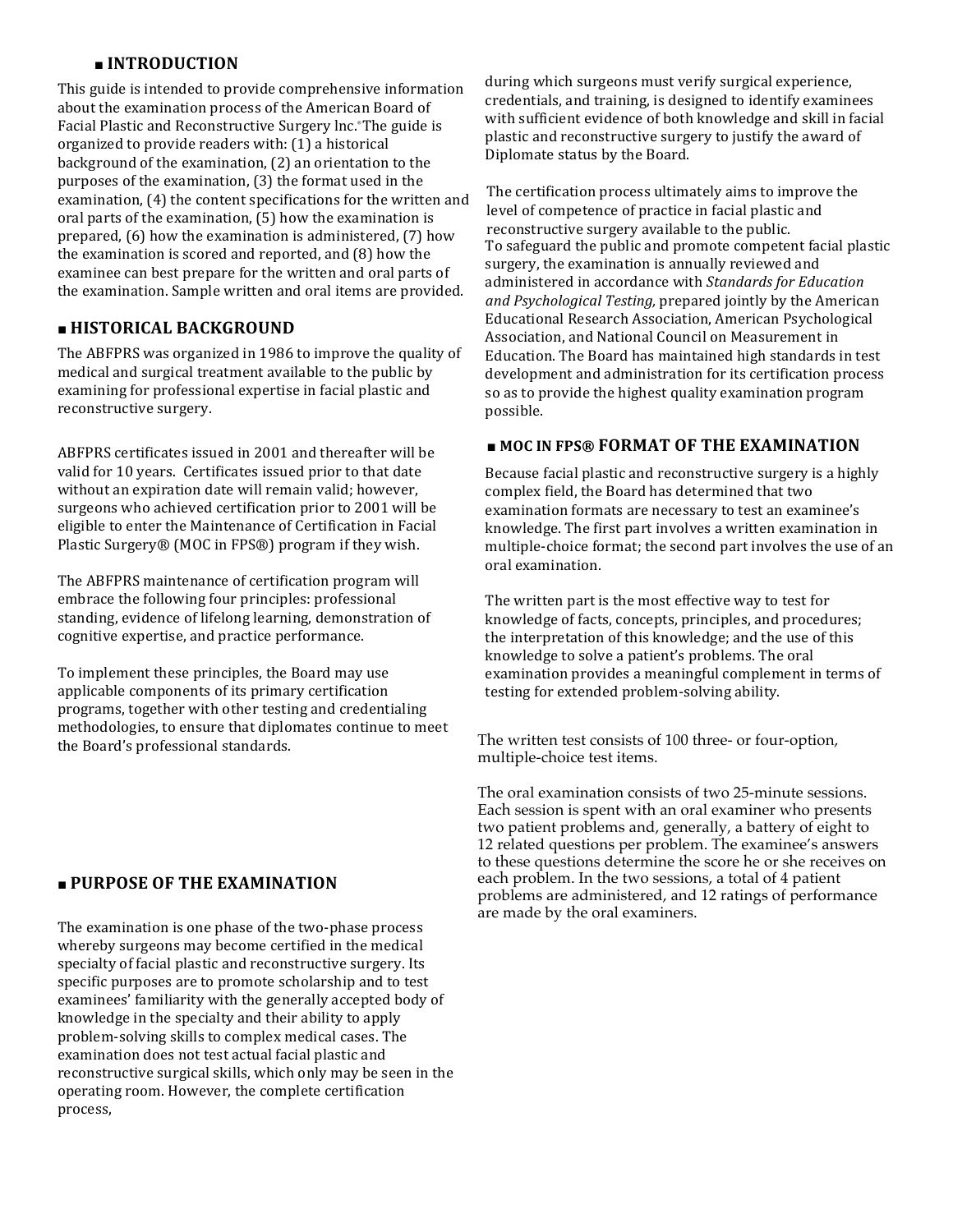# **EXAMINATION CONTENT**

Generally, examination content is derived from published literature and from the curriculum of the AAFPRS Foundation fellowship program. Reading lists may be obtained from the ABFPRS office at (703) 549-3223 and the AAFPRS at (703) 299-9291. 

# **The Written Examination**

Guidelines for the allocation of items to the written examination are as follows:

# **ABFPRS WRITTEN TEST SPECIFICATIONS Percentage Category**

The Cosmetic surgery module will include 100 multiplechoice questions about cosmetic surgery (may include medical management), during the written exam, all dealing with clinical issues. The oral exam consists of four cosmetic surgery protocols, administered in one hour by two examiners.

The Reconstructive surgery module will include 100 multiple-choice questions about reconstructive surgery (may include disease & disorders and medical management), all dealing with clinical issues. The oral exam consists of four reconstructive surgery protocols, administered in one hour by two examiners.

The Combined surgery module will include 100 multiplechoice questions, half in cosmetic and half in reconstructive surgery, all dealing with clinical issues. The oral exam consists of four protocols, two in cosmetic and two in reconstructive surgery, administered in one hour by two examiners

Each year, the written test is carefully constructed using previously used items that have been field tested, approved, and classified according to the item classification guide (see Appendix A). These items are selected by the ABFPRS Examination Committee to conform to the test specifications. Candidates for certification can be assured that the content of the test will remain consistent with these specifications. 

# **The Oral Examination**

The oral examination consists of a total of 4 oral protocols (problem-solving exercises) consisting of a patient problem, laboratory information, photographs, and other information pertinent to the treatment of the patient. The questions in each protocol are intended to test the examinee's ability to treat the patient in a safe and effective manner. The

questions are designed to probe into the various aspects of the problem-solving process that are part of normal practice in facial plastic and reconstructive surgery. The sum of the performance on each problem is represented by a rating, to be described in a subsequent section of this guide. 

Generally, 90 percent of the oral problems deal with clinical aspects of facial plastic surgery, 33 percent deal with reconstructive surgery, and 10 percent deal with medical management. 

Patient problems dealt with in the oral examination are not rare in nature, but rather are ones considered typical of the practice of facial plastic and reconstructive surgery. Therefore, examinees should not encounter problems with which they are totally unfamiliar.

# **■ HOW THE EXAMINATION IS PREPARED**

#### **The Written Examination**

Each year the ABFPRS Resource Development Committee identifies topics for the development of items for the written examination. Committee members and selected facial plastic surgeons are commissioned to write new items. Then, the ABFPRS Examination Committee selects items for the written examination. As noted in the previous section, these selections are based on the content specifications. All items are prepared by highly knowledgeable facial plastic and reconstructive surgeons, edited by professional editors, and reviewed by senior level facial plastic and reconstructive surgeons. Further, these items are field tested in prior examinations before actually being used to compute an examinee's score. Items being field tested are used in the test but not counted in computing a total score.

Once items are chosen for the written examination, the items are assembled into a draft test, which is reviewed by the ABFPRS Examination Committee. A key is prepared that describes the content specifications of each item as well as the correct response. This information is used to ensure that the test is properly scored and that it meets the content specifications described earlier in this guide.

The difficulty of the test also is controlled relevant to the passing score so that it is constant and equal for examinees regardless of the year the test is taken.

### **The Oral Examination**

Each year, the ABFPRS Resource Development Committee identifies the topics of the oral examination for the next year. Committee members and senior facial plastic and reconstructive surgeons are commissioned to write the oral protocols. Each is based on an actual patient. These protocols are reviewed by the chair and other members of the committee. Each protocol also is edited by a professional medical test editor. The ABFPRS Examination Committee selects the protocols to be used at each session of the oral examination.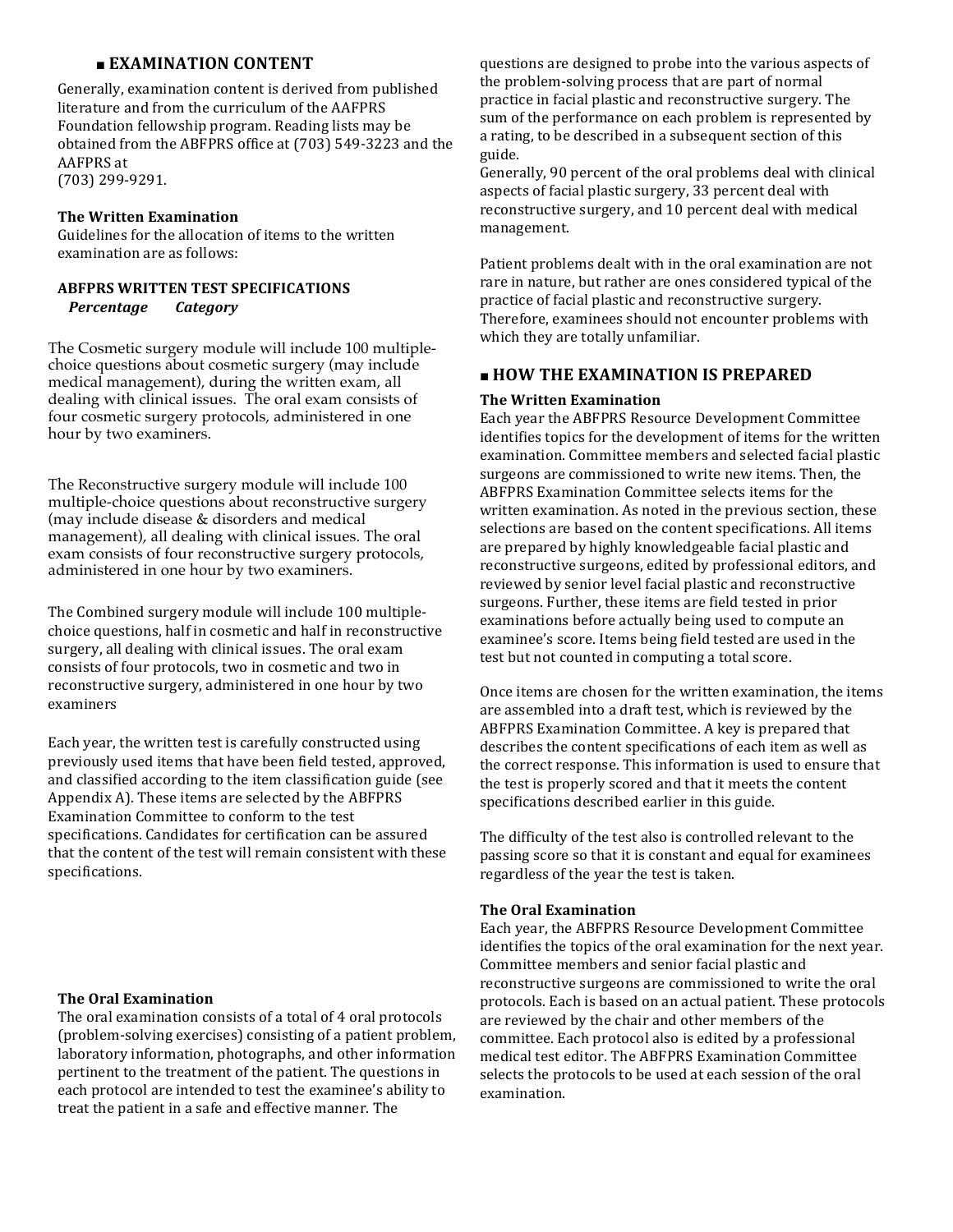# ■ **HOW THE EXAMINATION IS ADMINISTERED**

The examination is scheduled once each year in Washington, D.C., in June. Specific dates for current and future year examinations may be obtained by calling the ABFPRS office at (703) 549-3223.

The written and oral examination is administered over one weekend. Examinees must travel to Washington, D.C., and it is strongly advised that they stay in the hotel where the examination is scheduled. During the registration session examinees will receive their individual examination schedules. Any examinee who fails to attend registration and orientation may forfeit his or her place at the examination.

# **The Written Examination**

The written examination takes two hours and ten minutes to administer. As described in an earlier section, the entire written examination consists of 110 multiple-choice test items. 

The written examination is given in a room with comfortable and private seating. Examinees are NOT permitted to bring any articles with them to the examination room. Personal items must be left in the sequester room or, better, not even brought to the examination site.

The written examination proctor will seat examinees and instruct examinees about the proper completion of the answer sheets and other matters of test administration.

Restroom breaks are permitted only upon permission of a proctor. Only one person is permitted to leave the room at a time. Telephone calls may NOT be made or received during the examination.

Examinees are NEVER to discuss the test with other examinees or with proctors unless there is an irregularity. Irregularities should be brought to the proctor's attention immediately. Proctors are instructed NOT to discuss the meaning of test items or the issues or problems represented by the items. Pencils are provided. No calculators or other materials are needed nor should they be brought to the examination room.

The proctor will announce, on the hour, the time remaining for the examination. When 30 minutes remain in the examination period, the proctor will make the appropriate announcement. When 10 minutes remain, the proctor again will make an appropriate announcement. The proctor will make a final announcement two minutes before the examination's conclusion.

As examinees the examination, they will submit their materials to a proctor and remain quietly until all materials have been checked. When the test supervisor is

satisfied that all materials are collected, examinees will be dismissed. In some circumstances, the group of examinees will be ushered to a room for sequestration. No one will be permitted to leave during the last 15 minutes of the examination. 

# **The Oral Examination**

The oral examination takes one hour to administer. It consists of two 30-minute sessions, each session containing two patient problems. Generally, each problem contains eight to 12 related questions. After the last oral examination session, examinees are usually debriefed by an oral examiner before being dismissed or sequestered. This debriefing is important and informative, and also provides a chance for examinees to give feedback about the examination process.

As with the written examination, examinees are advised not to bring materials to the examination. All materials relevant to the examination will be provided by the oral examiner.

# **Examination Weekend Schedule**

All examinees are randomly divided into examination cohorts, depending upon the number of examinees sitting the examination and the number of oral examiners available. Each cohort may vary in the sequence and schedule of examinations. There are five cohorts, which proceed through the weekend as follows: Examinees will be sequestered each day if necessary to ensure the security and integrity of the examination process.

### **CONTENTS**

**Introduction** 

Historical Background

Purpose of the Examination

Format of the Examination

**Examination Content** 

# **How the Braenia Mind's Porpased SCORED AND REPORTED**<br>How the Examination Is Administered

The scoring and reporting of the examination comprise a Highly the Example Light Scored and Reported Complete before examinees receive the examination result. Since the usigne examples receive the examination result since the<br>Preparing for the Written Examination<br>score is an important aspect of the examination process,  $\mathbf P$ rebeninjs fakethto<code>Gnal</code>lExthatilvatione properly scored and that the score report provides a complete and accurate  $\alpha$ description  $\alpha$  and  $\alpha$  are the results.

Appendix  $\rm B$  escribes how the score is computed  $\rm A$ and evaluated to make a pass/fail decision.<br>Appendix

**Appendixns** during the examination, candidates must achieve a combined written and oral examination minimum passing score of 250 bb AYs, with a maximum possible score

| dforforpdints. | $10$ am- $11$ am            |
|----------------|-----------------------------|
| Cohort 2       | 11 am-12 noon               |
| Cohort 3       | $1$ pm $-2$ pm              |
| Cohort 4       | $2 \text{ pm-}3 \text{ pm}$ |
| Cohort 5       | 3 pm-4 pm                   |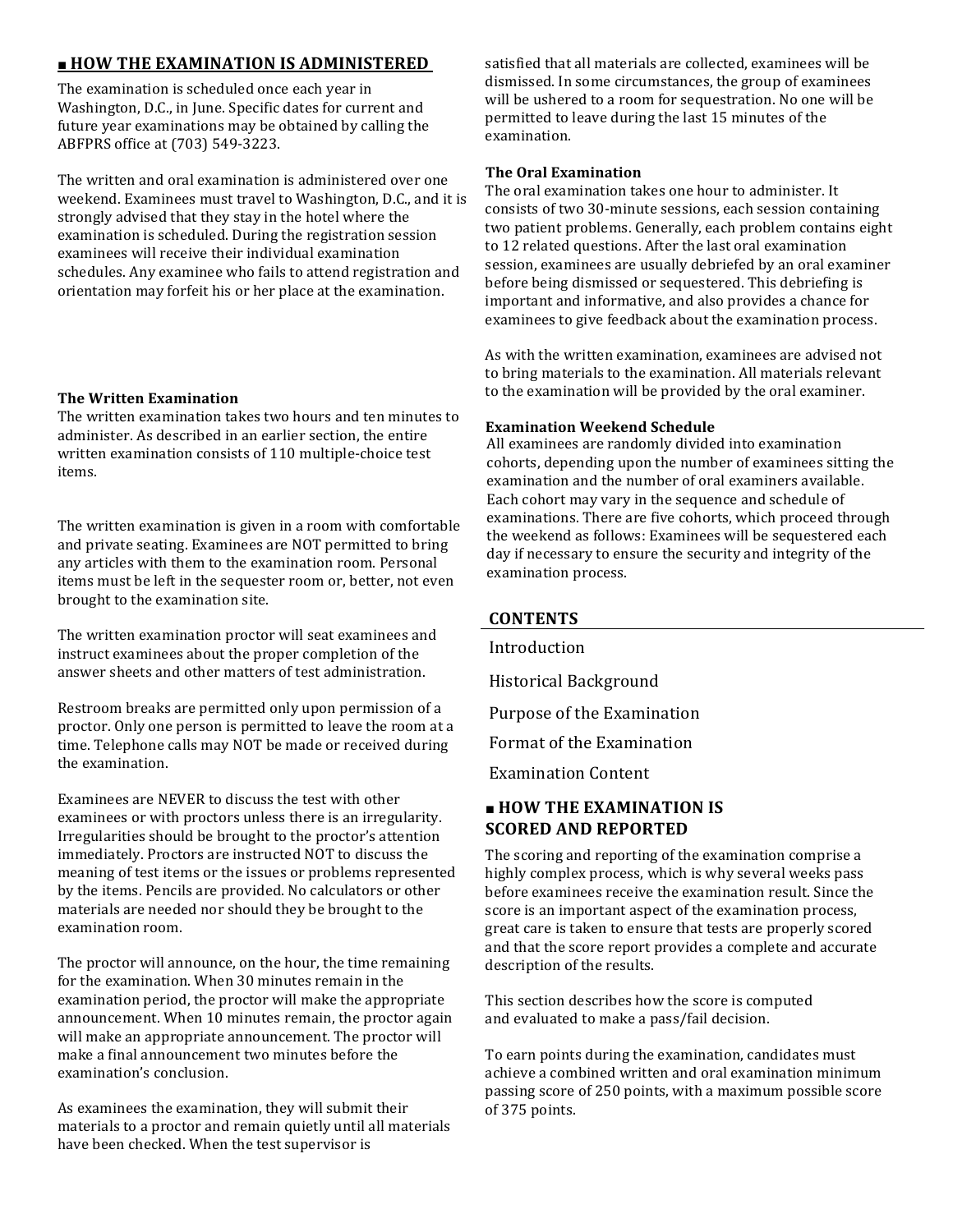Examinees who do not receive passing scores on one or both parts of the examination may sit again for the examination at any offering within five years from their first examination date without submitting a new application. Examinees may retake only that part of the examination (written or oral) that they failed. If passing scores are not received on both written and oral examinations after sitting three times for the examination, the ABFPRS Board of Directors may require examinees to complete additional training before being eligible to reapply for the examination.

#### **The Written Examination**

When the written examination is completed, examinees will return their test booklets and answer sheets to the test proctor, who, in turn, will return all materials to the test supervisor for counting and processing. The written examination answer sheets are electronically scanned and computer scored using the key. A computerized item analysis is used to determine if any item failed to perform adequately. The ABFPRS Examination Committee reviews any poorly performing items to determine key changes, elimination of the item, or other revisions. Such procedures assure the reliability of the examination. Once the key is verified, the test answer sheets are re-scored electronically. For examinees whose scores are very close to the passing standard, the answer sheets are hand-scored.

#### **The Oral Examination**

In each session, the oral examiner completes a rating form (see Appendix B) where the performance for each of the two oral protocols receives a rating from 1.0 to 7.0. The examinee receives a total of 4 ratings, one for each oral protocol. The average of these ratings constitutes the score. An average score of 4.0 or higher is required to pass. After scores are averaged, they are algebraically converted to standard scores, and the passing score of 250 is used to determine who passes and fails the oral examination.

Oral examiners' ratings are carefully studied for potential biases to assure that the performance of oral examiners is consistently of high quality. During debriefings after the oral examination, examinees will have an opportunity to express concerns about any irregularities in the oral examination.

#### **Right to Review**

In accordance with the *Standards for Educational and Psychological Testing,* the Board provides an appeal process to any examinee who wishes his or her examination scores reviewed. An administrative fee of \$300 is charged for the review. This fee covers rescoring the written examination and providing the examinee with a detailed analysis of test performance according to content areas of the examination. A complete review of the oral examination also is conducted,

and the total examination score is re-computed. The review does not include access to written test booklet, answer keys, or other secure test materials.

Requests for review must be made within six months following the examination. The review process will be completed no later than three months prior to the next examination. The Board reserves the right to make appropriate rulings, interpretations, decisions, and departures from the *Standards*, and its decisions are not subject to further appeal. The review process is the exclusive remedy for a dissatisfied examinee.

#### **<u>■ PREPARING FOR THE WRITTEN EXAMINATION</u>**

This section is devoted to helping examinees prepare for the written examination. The advice contained here is mainly in the category of test-taking strategies. However, all examinees should realize that the best preparation for an examination of this type consists of high quality training, regular self-study, and relevant experience in facial plastic and reconstructive surgery. This section merely provides advice on how to take written tests, particularly a test that features highly technical information and patient problems requiring higher level thinking. 

Test-taking skills are important not only to the examinee's success, but also to the examination's success. Uniform testtaking skills among all examinees for certification help to eliminate the bias that comes from a lack of these test-taking skills. Examinees may fail to perform up to their level of capability because of a lack of these test-taking skills. Having test-taking skills thus eliminates one handicap to scoring up to one's capability.

This section is divided into five categories of behavior.

#### **Test Anxiety**

Test anxiety is the tendency to perform below capability due to psycho-physical reactions that are normally beyond the control of the examinee. Some researchers have estimated that one of every four persons is negatively affected by test anxiety. The stress and pressure of test-taking, particularly in a Board examination, are likely to induce test anxiety.

Serious forms of test anxiety should be treated by a qualified professional. They are treatable and correctable. Less serious forms of test anxiety can be overcome by acquiring test-taking skills and by having a sound educational preparation for the test. The higher the level of knowledge, the less chance there is for eliciting test anxiety. A good study program prior to the examination should diminish the role of test anxiety. The mastery of the skills described here also should improve the chances for eliminating anxiety.

#### **Time-use Strategy**

The Board's written test takes two hours and 10 minutes to complete. This is an average of one minute per item. Most examinees finish before the time limit; however, the use of time is critical to maximizing performance.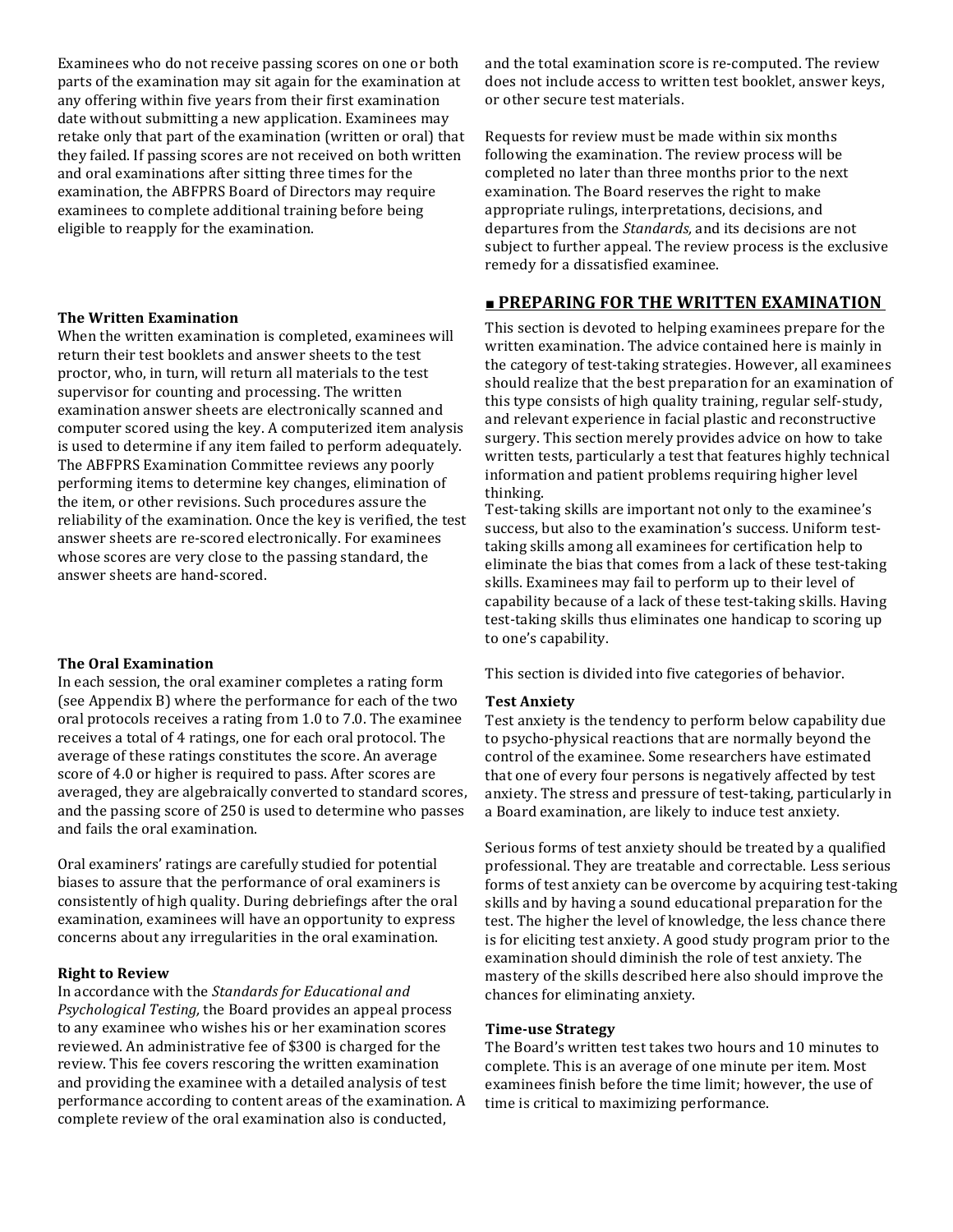Based on the true level of knowledge and individual educational experiences, some items will be very easy and some items will be very difficult. With this knowledge, there are several steps that may be taken:

- Set up a schedule for how to complete the test. Don't forget to monitor progress throughout the test. Allow enough time at the end of the test for a review of selected, difficult items. Keep time with a wristwatch, and pace responses to test items accordingly.
- Work rapidly, answering the items that are easy. For items that are hard, omit a response and mark the item in the test booklet. Review these items later. Also make notations in the test booklet next to these hard items if relevant information may help later in decision-making.
- Review those difficult items later. If the correct option cannot be confidently identified, make an "educated" guess. This is perfectly legitimate, because partial knowledge of the content represented by the item will help increase the probability of selecting the right answer. Collectively over the entire test, this partial knowledge is realized by a high degree of successful guessing and a higher score.

#### **Error-avoidance Strategy**

This section is devoted to avoiding errors that will cost precious test score points.

- Read directions carefully. Understand that the pencil marks on the answer sheet are the official record. These must be made clearly and correctly. There should be only one mark per item. Multiple marks will result in the item being scored as incorrectly answered.
- Read each item carefully to understand what is being asked or expected in the answer.
- Check the answers on the answer sheet at the end of the test period. Make certain that all items are answered. Make sure that the fifth position  $(E)$  is NOT marked because this is a three- and fouroption test (ABCD).

#### **Guessing Strategy**

There is no penalty for guessing. Therefore, all examinees are encouraged to make "educated" guesses on any items for which the answer is not known. This strategy is perfectly ethical and ensures that all examinees have the same benefits during the test. Therefore, no items should be unanswered. 

#### **Deductive Reasoning Strategy**

Contrary to popular folklore, the first choice that comes to mind is NOT always the best choice. In fact, there is substantial literature that shows that continued study of an item will improve the overall score. Answers may be revised 

after pondering a problem or thinking through a test item. Of course, doing this takes time, and time is limited. Make sure the schedule allows this time for deductive reasoning.

There are some very specific things to help with deductive reasoning for each item:

- Eliminate implausible options. These are options that are clearly wrong. Sometimes three implausible options can be eliminated, leaving only the right answer. With the elimination of implausible options, chances for an "educated" guess improve, as does the total test score.
- Sometimes other items may provide information about the problem presented in an item. Although such cluing is unintended, long tests often provide opportunities for such clues.

#### **Item Faults**

Some multiple-choice tests contain items with a host of flaws that give away the obvious right answer. Longest options are often right. The right answer is usually in the third position. Wrong answers all look alike.

There is no point in learning these specific test-taking skills, because the Board's written examination item bank has been rigorously reviewed to eliminate such item-writing faults. A multitude of checks and balances has been employed to ensure that the Board's multiple-choice items are relatively free of such flaws.

#### **Sample Items**

Appendix C provides several sample items of the kind used on the Board's written test.

### **<u>■ PREPARING FOR THE ORAL EXAMINATION</u>**

The oral examination consists of two intense 25-minute sessions. In one 25-minute session, two patient problems are presented, and the examinee is asked eight to 12 questions about each problem. The oral examiner is permitted to probe more deeply into a response to determine the specific understanding required of a qualified facial plastic and reconstructive surgeon.

There are definite test-taking skills for oral examinations. Seldom do examinees have opportunities for practice in this area. The advice below is intended to assist in presenting the truest level of competence, without handicaps due to poor test-taking skills.

As with the written test, the best preparation for the oral examination is sound training, experience, and a strong commitment to learning, manifested in an extensive program of scholarship through professional training and development. In other words, there are no shortcuts.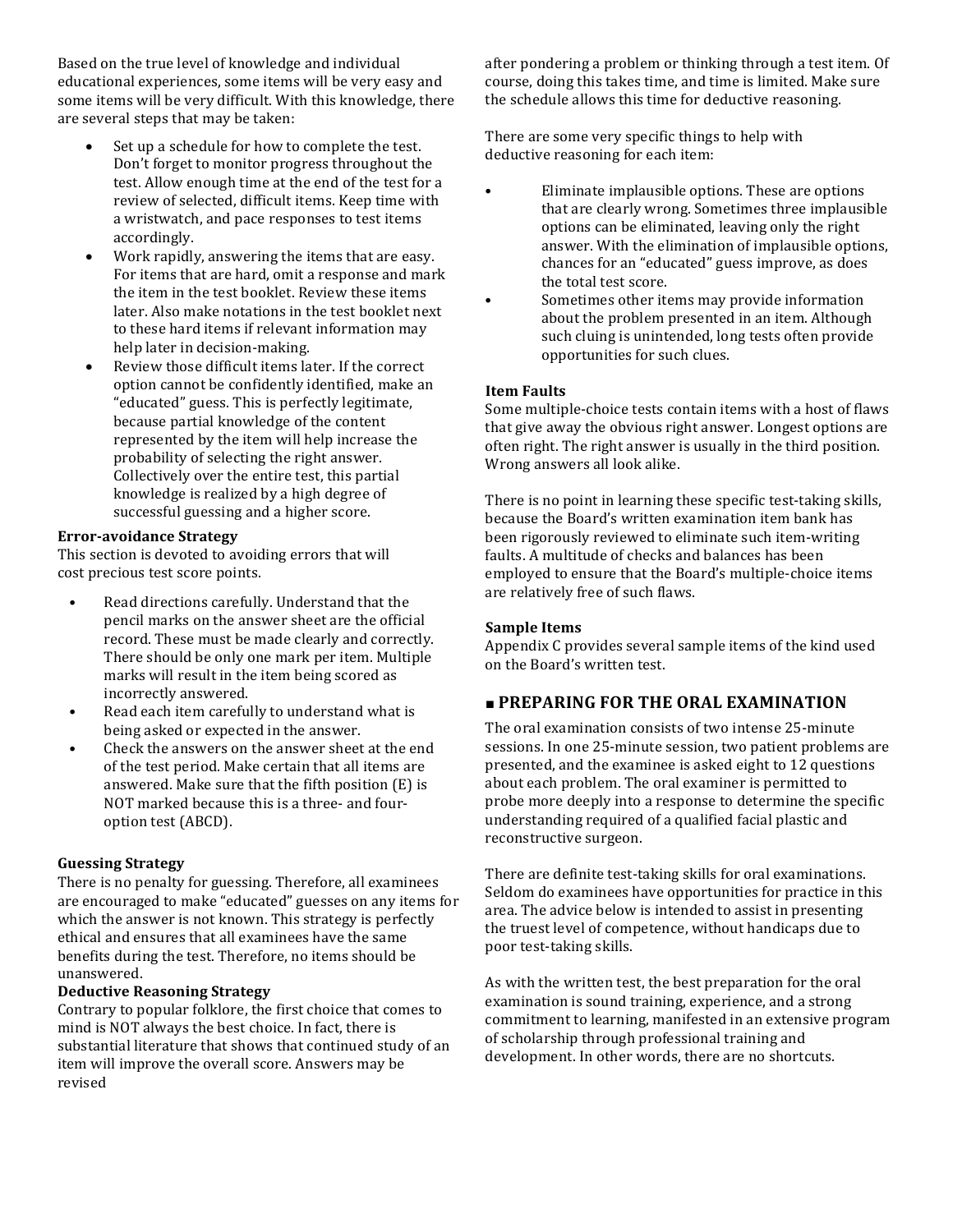#### DOs and DON'Ts about the Oral Examination

1. The examination calls for a maximum effort. Examinees should be physically and mentally well prepared.

2. Avoid any reference to the examiners: for example, their preferred name, reputation, where they live, and what they do. All of this is irrelevant to the examination and its purpose. Avoid any personal discussion. Examiners are instructed also to avoid personal conversations.

3. Answer questions directly and briefly. Since only 25 minutes is allotted for up to 24 questions and answers, responses must be kept to the point. If you do not know an answer, be honest and report so. The tendency to "bluff" through a response may result in low performance ratings.

4. There is a host of verbal behavior patterns to be avoided in making an oral response to a question. Such habits are detrimental to good performance. Some of these are briefly reviewed here:

- Unnecessary references to the literature to impress the *oral examiner.* The use of references is important in justifying a response. However, this can be overdone or misused, particularly if the intent is to impress the examiner with the high level of scholarship.
- Flattery. Oral examiners are well schooled not to be influenced by such superficial tactics to win high ratings.

Lengthy answer. Given that most professionals are highly able and talented individuals who are reasonably compulsive, there is a tendency to give long answers. As pointed out previously, answers should be brief and to the point. Lengthy answers are often interpreted as a ploy to overwhelm the oral examiner with irrelevant information. Therefore to reiterate earlier advice. answers should be complete but brief.

• *Rapid, aggressive talking.* A natural tendency under the pressure of an oral examination is to talk rapidly and overconfidently. This prevents the oral examiner from probing or moving on to the next question. While the strategy may seem to work, it has an overall negative effect on ratings and should be avoided.

*Excessive vocabulary.* The proper use of terms is critical in making a favorable impression. However, this can be carried to extremes with vocabulary that is excessive. Principles of effective oral communication apply, and with that goes the use of appropriate vocabulary. 

• *Right answers to other questions.* Another tactic to create a good impression is to answer another, unasked question when the answer to the question that is asked is not known. This action implies that maybe the examiner can be impressed with knowledge of something else. This tactic may seem to work but also has negative effects on ratings. 

#### **Sample Protocol**

Appendix D contains a sample protocol, one that contains the oral examiner's line of questioning and a model answer. This is intended to provide an accurate glimpse into the nature of the oral examination and to assist in preparing how to respond in the oral examination.

#### **Summary**

To summarize, the oral examination is a stressful event. The presentation of 12 patient problems and the related lines of questioning are difficult for examinees at any level of competence. To maximize performance, sound training, relevant experience, and broad scholarship will help overcome handicaps that may negatively affect oral examinees.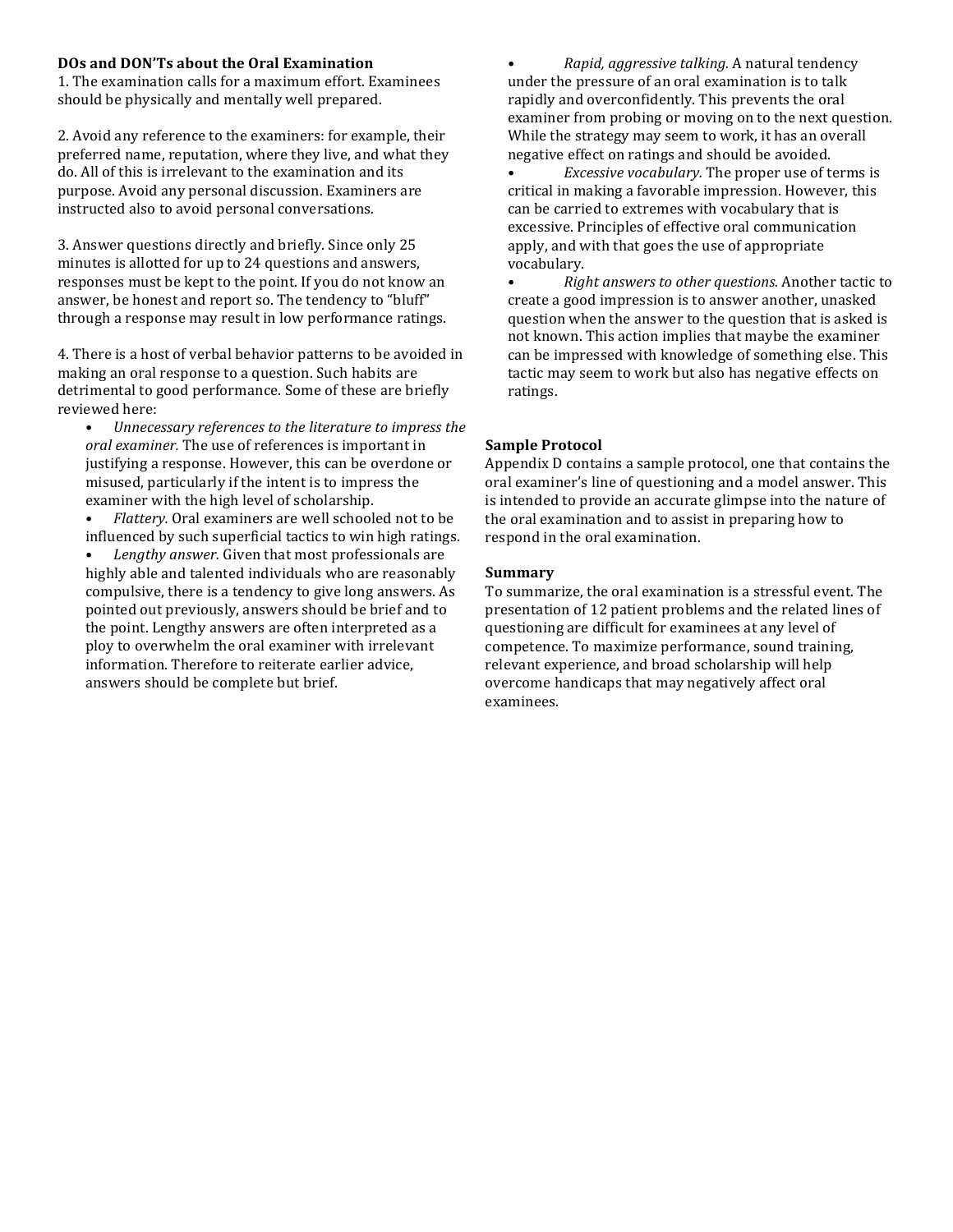# **APPENDIX A: WRITEN ITEM CLASSIFICATION GUIDE**

#### **I. Basic Sciences**

- A. Gross Anatomy
	- 1. Auricle
	- 2. Cheek
	- 3. Chin/Zygoma/Maxilla/Sinus
	- 4. Esophagus
	- 5.Eyebrow
	- 6. Eyelid
	- 7. Forehead/Temple
	- 8. Larynx/Trachea
	- 9. Lips
	- 10. Mouth/Oral Cavity/Dental/Salivary Glands
	- 11. Neck
	- 12. Nerves
	- 13. Nose
	- 14. Orbit/Lacrimal/Eye/Globe
	- 15. Pharynx
	- 16. Scalp/Skull
	- 17. Other
- B. Biochemistry
- C. Embryology
- D. Genetics

#### **II. Diseases and Disorders**

- A. Congenital
	- 1. Genetic
	- 2. Non-genetic (Familial)
- B. Acquired
	- 1. Degenerative
	- 2. Developmental
	- 3. latrogenic/Complications
	- 4. Idiopathic
	- 5. Infectious
	- 6. Inflammatory
	- 7. Metabolic/Endocrine
	- 8. Neoplastic Benign
	- 9. Neoplastic Malignant
	- 10. Psychogenic
	- 11. Traumatic
	- 12. Vascular
	- 13. Other

#### **III. Management of Diseases and Disorders**

- A. Medical Management
	- 1. Complications
	- 2. Diagnosis/Assessment (Hematology,
	- Radiology, Special Tests)
	- 3. Disease
	- **PrEvention** cies
	- 5. Medico-legal
	- 6. Office/Ambulatory
	- 7. Psychology/Psychiatry
	- 8. Rehabilitation
	- 9. Treatment-Preoperative
	- 10. Treatment-Intraoperative
	- 11. Treatment-Postoperative
	- 12. Treatment-Nonoperative
	- 13. Other
- B. Reconstructive Surgery
	- 1. Complications
	- 2. Congenital Defects
	- 3. Emergencies
	- 4. Laser
	- 5. Neoplasia/Ablation
	- 6. Orthognathic/Dental
	- 7. Scar Revision
	- 8. Septal/Sinus Surgery
	- 9. Skeletal/Maxillofacial/Craniofacial
	- 10. Soft Tissue  $1^\circ$ ,  $2^\circ$ , Mohs
	- 11. Soft Tissue Grafts
	- 12. Soft Tissue Flaps
	- 13. Soft Tissue Techniques
	- 14. Trauma -Soft Tissue
	- 15. Trauma Skeletal
	- 16. Other
- C. Cosmetic Surgery
- 1. Blepharoplasty
	- 2. Chemical Peel/Skin Exfoliation
	- 3. Complications
	- 4. Dermabration
	- 5. Direct Brow Lift
	- 6. Emergencies
	- 7. Forehead Lift
	- 8. Filling Agents/Implants
	- 9. Hair Replacement
	- 10. Laser
	- 11. Liposuction/Lipoaugmentation
	- 12. Malar/Submalar Augmentation
	- 13. Otoplasty
	- 14. Rhinoplasty
	- 15. Rhytidectomy
	- 16. Skeletal Augmentation
	- 17. Other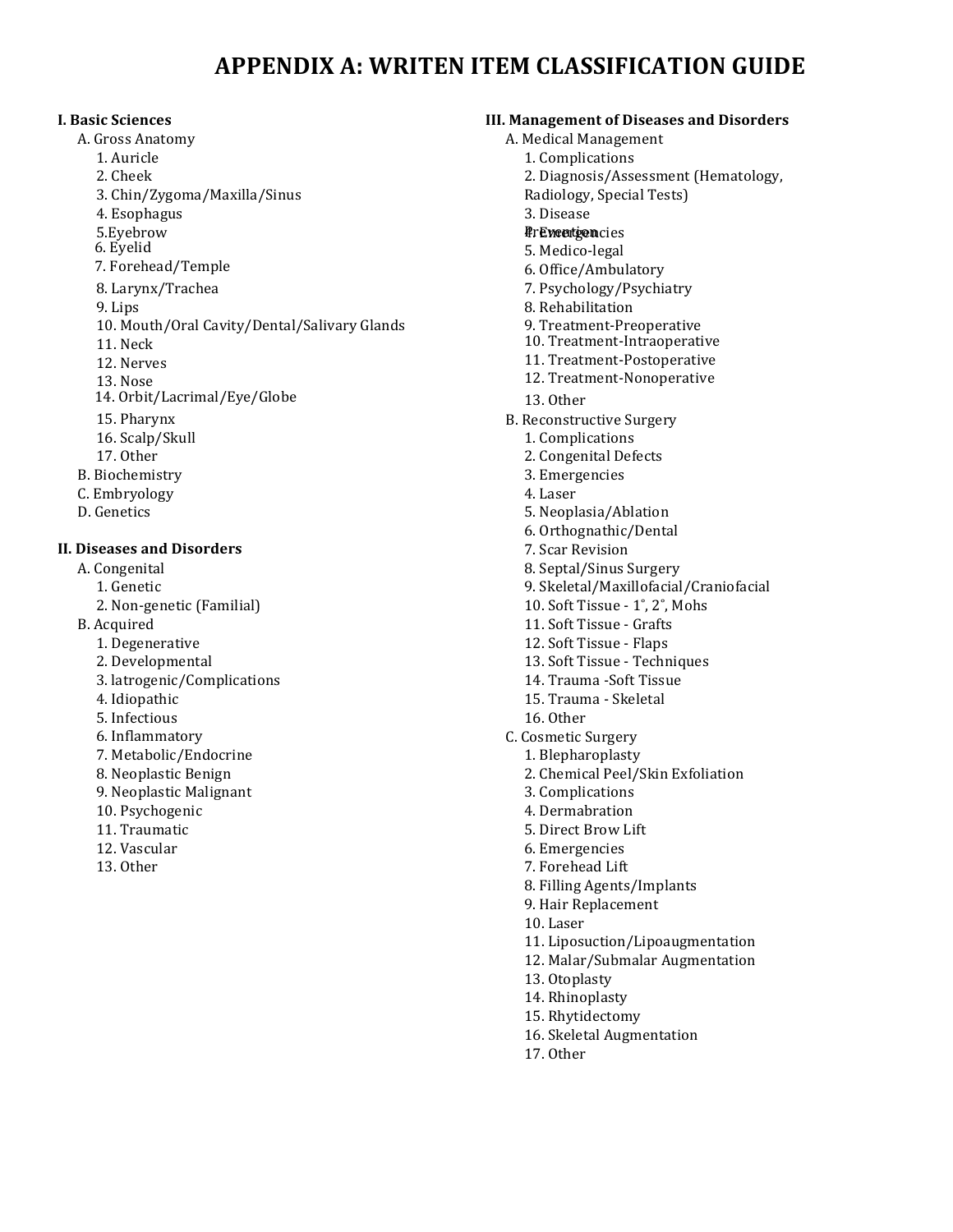# **APPENDIX B: RATING FORM FOR ORAL EXAMINATION**

**Instructions:** Circle or fill in the blank for each section.

|                                                                                                                                                                             | 2. Oral Examiner:                               |                                                                                                                      |   |                          |                     |   |   |                |  |  |  |
|-----------------------------------------------------------------------------------------------------------------------------------------------------------------------------|-------------------------------------------------|----------------------------------------------------------------------------------------------------------------------|---|--------------------------|---------------------|---|---|----------------|--|--|--|
| Instructions: Circle or fill in the blank for each section.                                                                                                                 |                                                 |                                                                                                                      |   |                          |                     |   |   |                |  |  |  |
| 1.                                                                                                                                                                          | <b>Examinee Identification Number:</b>          |                                                                                                                      |   |                          | examinee_id_number» |   |   |                |  |  |  |
| 2.                                                                                                                                                                          | Oral Examiner Identification Number: «EXAM_ID_» |                                                                                                                      |   |                          |                     |   |   |                |  |  |  |
| 3.                                                                                                                                                                          | Session:                                        | Sunday 9:00 a.m. - 10:00 a.m.<br>Sunday 1:00 p.m. - 2:00 p.m.                                                        |   | (Cohort 1)<br>(Cohort 2) |                     |   |   |                |  |  |  |
| NOTE: Protocols are to be graded separately, not as a group. Circle the appropriate rating you ascribe for each protocol<br>given, according to the following rating scale: |                                                 |                                                                                                                      |   |                          |                     |   |   |                |  |  |  |
| 7 = OUTSTANDING PERFORMANCE - Response to protocol was what might be expected from an <b>outstanding</b> facial plastic<br>surgeon.                                         |                                                 |                                                                                                                      |   |                          |                     |   |   |                |  |  |  |
| 6 = VERY GOOD PERFORMANCE - Response to protocol was what typically might be expected from a highly competent facial<br>plastic surgeon.                                    |                                                 |                                                                                                                      |   |                          |                     |   |   |                |  |  |  |
| 5 = GOOD PERFORMANCE - Response to protocol was what typically might be expected from a competent facial plastic<br>surgeon.                                                |                                                 |                                                                                                                      |   |                          |                     |   |   |                |  |  |  |
| 4 = MARGINAL PERFORMANCE - Response to protocol was what typically might be expected from a barely competent facial<br>plastic surgeon.                                     |                                                 |                                                                                                                      |   |                          |                     |   |   |                |  |  |  |
|                                                                                                                                                                             |                                                 | 3 = FAILING PERFORMANCE - Response to protocol indicates incompetent professional practice.                          |   |                          |                     |   |   |                |  |  |  |
|                                                                                                                                                                             |                                                 | 2 = FAILING PERFORMANCE - Response to protocol indicates <i>incompetent</i> and <i>unsafe</i> professional practice. |   |                          |                     |   |   |                |  |  |  |
| 1 = FAILING PERFORMANCE - Response to protocol indicates incompetent and unsafe professional practice, and no clinical<br>comprehension of the problem.                     |                                                 |                                                                                                                      |   |                          |                     |   |   |                |  |  |  |
| 4.                                                                                                                                                                          | <b>Oral Protocol #:</b>                         |                                                                                                                      |   |                          | Score:              |   |   |                |  |  |  |
|                                                                                                                                                                             | 1                                               | $\mathbf{1}$                                                                                                         | 2 | 3                        | 4                   | 5 | 6 | $\overline{7}$ |  |  |  |
|                                                                                                                                                                             | $\mathbf{2}$                                    | $\mathbf{1}$                                                                                                         | 2 | 3                        | 4                   | 5 | 6 | 7              |  |  |  |
|                                                                                                                                                                             | 3                                               | 1                                                                                                                    | 2 | 3                        | 4                   | 5 | 6 | 7              |  |  |  |

**5. Comments:** Please note any examination irregularities or observations about the examinee.

**4** 1 2 3 4 5 6 7

\_\_\_\_\_\_\_\_\_\_\_\_\_\_\_\_\_\_\_\_\_\_\_\_\_\_\_\_\_\_\_\_\_\_\_\_\_\_\_\_\_\_\_\_\_\_\_\_\_\_\_\_\_\_\_\_\_\_\_\_\_\_\_\_\_\_\_\_\_\_\_\_\_\_\_\_\_\_\_\_\_\_\_\_\_\_\_\_\_\_\_\_\_

\_\_\_\_\_\_\_\_\_\_\_\_\_\_\_\_\_\_\_\_\_\_\_\_\_\_\_\_\_\_\_\_\_\_\_\_\_\_\_\_\_\_\_\_\_\_\_\_\_\_\_\_\_\_\_\_\_\_\_\_\_\_\_\_\_\_\_\_\_\_\_\_\_\_\_\_\_\_\_\_\_\_\_\_\_\_\_\_\_\_\_\_\_

TURN OVER TO MAKE FURTHER COMMENTS **COMMENTS** OS1 - WHITE

\_\_\_\_\_\_\_\_\_\_\_\_\_\_\_\_\_\_\_\_\_\_\_\_\_\_\_\_\_\_\_\_\_\_\_\_\_\_\_\_\_\_\_\_\_\_\_\_\_\_\_\_\_\_\_\_\_\_\_\_\_\_\_\_\_\_\_\_\_\_\_\_\_\_\_\_\_\_\_\_\_\_\_\_\_\_\_\_\_\_\_\_\_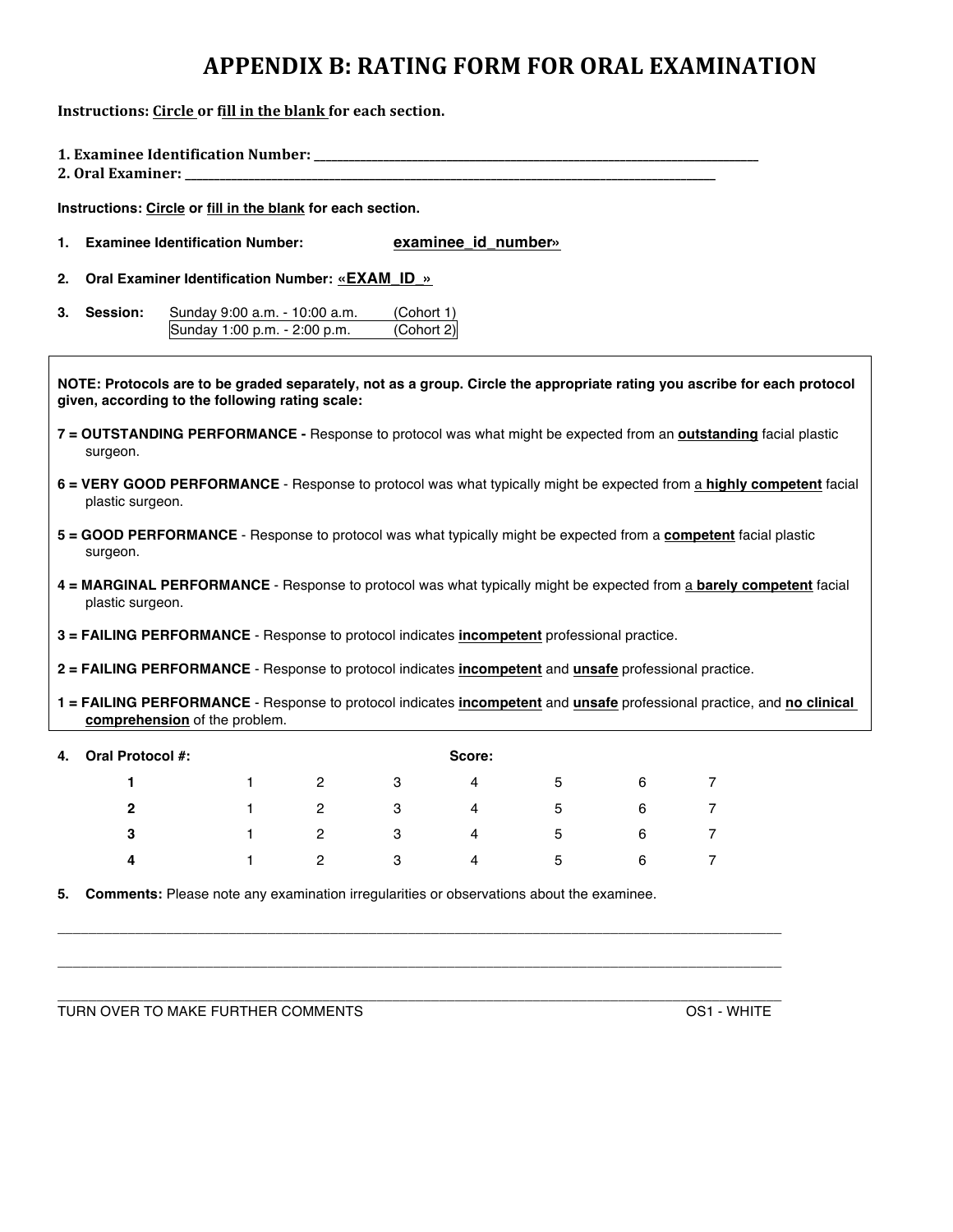# **APPENDIX C: EXAMPLES OF MULTIPLE-CHOICE ITEMS**

- 1. Nasal avulsion most commonly involves the:
- A. bony dorsum.
- B. cartilaginous dorsum.
- C. tip.
- D. ala.

2. A melanoma on the cheek of a 66-year-old man is 1 x 0.5 cm in surface area and 0.5 mm deep, extending into the papillary dermis. According to Clark, the melanoma would be classified as Level:

- A. II.
- B. Il-A.
- C. III.
- D. Ill-A.

**3.** An apparently nonviable 2 x 3 cm area is noted in the non-hair-bearing postauricular region of a patient who underwent a rhytidectomy six days ago. Recommended management consists of:

A. immediate excision, with skin grafting if necessary.

B. prompt excision and repair with a rotation flap.

- C. prompt excision and primary closure after lateral undermining.
- D. serial debridement and healing by secondary intention.

#### **Items 4 and 5 Refer to Figure 1.**



**Figure 1** 

#### **4. Figure 1 depicts what nasal deformity?**

- A. Polly beak deformity
- B. Nasal tip ptosis
- C. Columellar retraction
- D. Alar flaring

### **5.** The most appropriate correction of the deformity in Figure 1 consists of:

- A. shortening the nasal septum.
- B. placement of a columella strut of plumping graft.
- C. cephalic trimming of the lower lateral cartilages.
- D. conservative trimming of the alar nasal sils.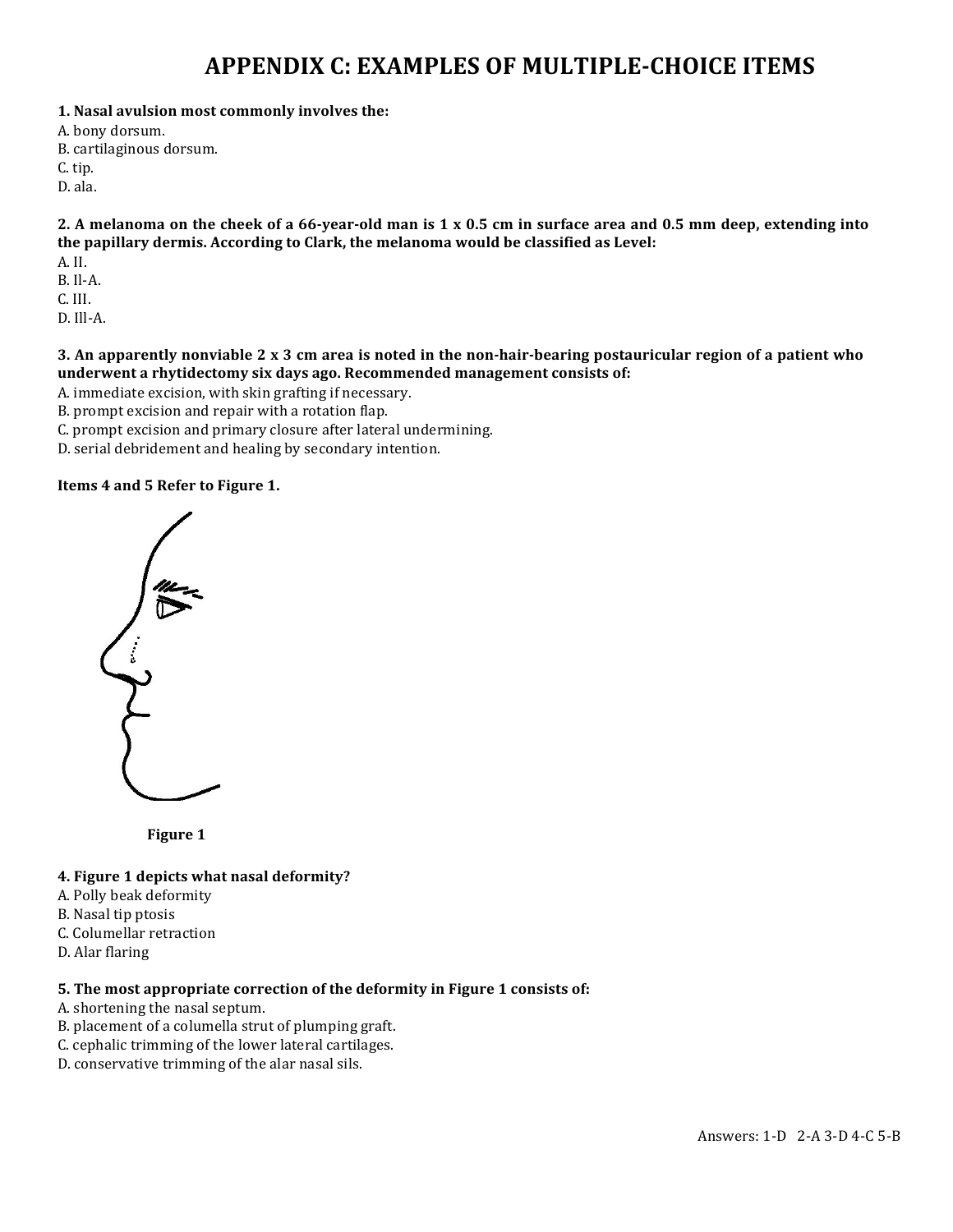# **APPENDIX D: SAMPLE ORAL PROTOCOL**

#### **EXAMINER INFORMATION**

Oral Protocol XYZ

#### **Examinee Information**

A 43-year-old white woman who underwent a septorhinoplasty three years ago has bilateral obstruction of the nasal airways. E: **APPENDIX D: SAMPLE ORAL PROTOCOL** soff the maxillary c

**INFORMATION** ol XYZ

#### formation

ld white woman who underwent a septorhinoplasty three years ago has bilateral obstruction of the nasal .<br>In reveals an S-shaped septal deformity anteriorly and posteriorly. The left septum deviates off the maxilla